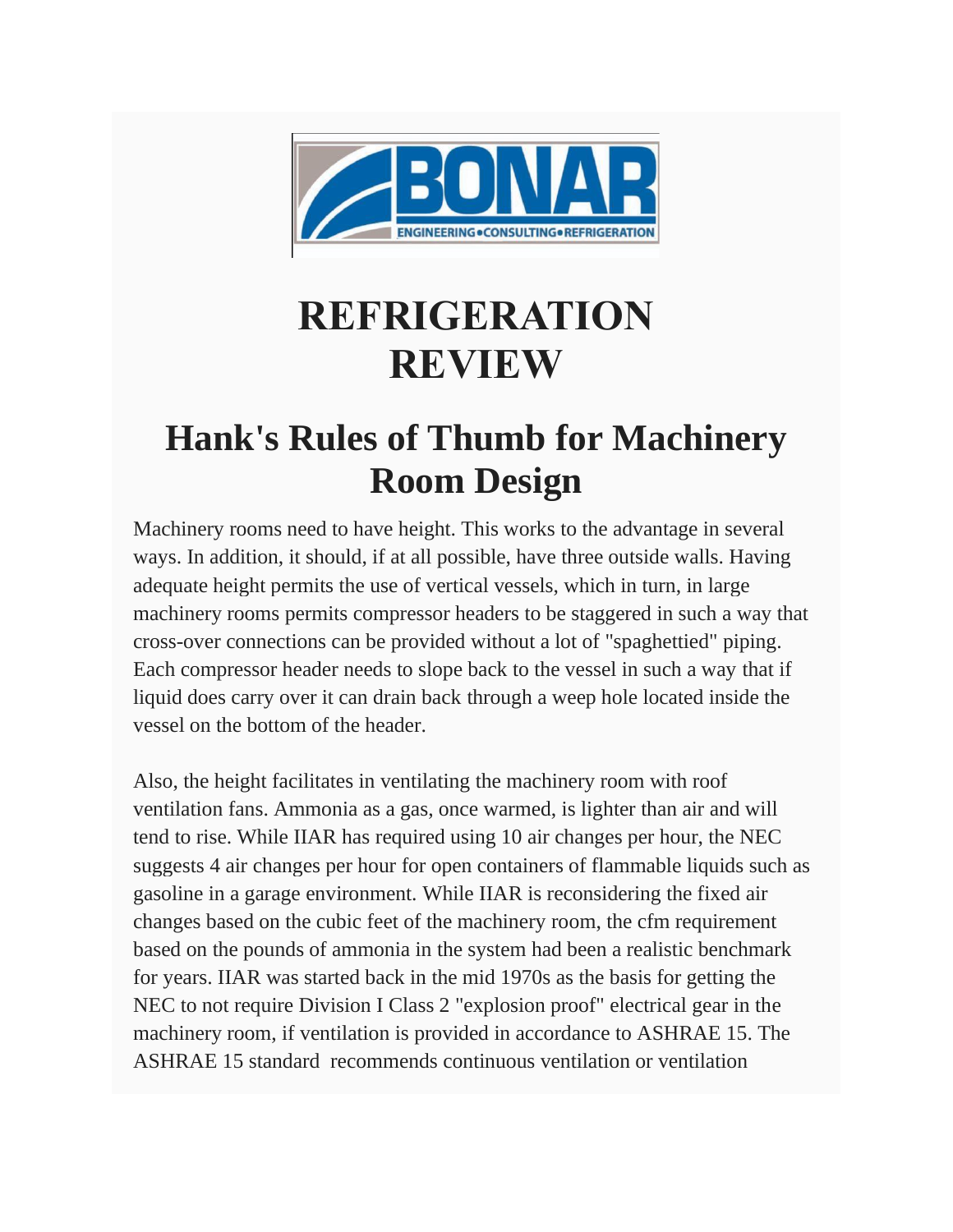controlled by an ammonia detector if/when levels reach 1000 ppm. I recommend relying on continuous ventilation when possible, for sometime in the future an ammonia detector may not activate the ventilating system. When you consider the evaporation of liquid ammonia off the floor of a machinery room, which we estimate to be 6.8 pounds/cubic foot/hour, the dilution rate of continuous ventilation will keep it below IDLH levels.

We have attached below (Drawing A) a classic machinery room ventilating arrangement which brings air in at the bottom and takes it out the opposite side of the machinery room through the roof area. The exhaust fans are located strategically over the most likely places for ammonia leaks: near the vessels, pumps, and service valves for the vessels.

One method we try to employ in large machinery rooms is to take the hot gas off the top of the receiver rather than off the discharge header going to the condenser. There are several reasons for this; the primary one is that by taking it off the top of the receiver you tend to get a totally oil-free gas for defrosting and miscellaneous heat exchangers. Some will say you get hotter gas if you take it off the discharge; well, the sensible heat of the gas would be less than 10% of the total heat of the latent heat used. In northern climates particularly, the sensible heat would all be gone by the time the gas gets to the defrost controls. By having the hot gas line come out of the top of the receiver and assuring it slopes, not unlike the suction line, it would drain any liquid back to the receiver and not require local liquid floats to clear trapped areas of the hot gas line. This is important for several reasons, one is that trapped hot gas lines can cause liquid slugs sufficient to break refrigerant pipes and collapse float balls in the system. While it is generally not necessary to insulate hot gas lines, in large systems with long lines of 1000' or more, it can be considered, but if the line is sloped and sized sufficient to permit liquid to drain back to the high pressure receiver while hot gas is moving in the opposite direction, you might as well take advantage of the condensing effect of the hot gas line. We already had discussions on the slope of suction lines (we prefer 1" in 20'); this would apply to hot gas lines as well.

While the design of intercoolers will be dealt with as a separate newsletter,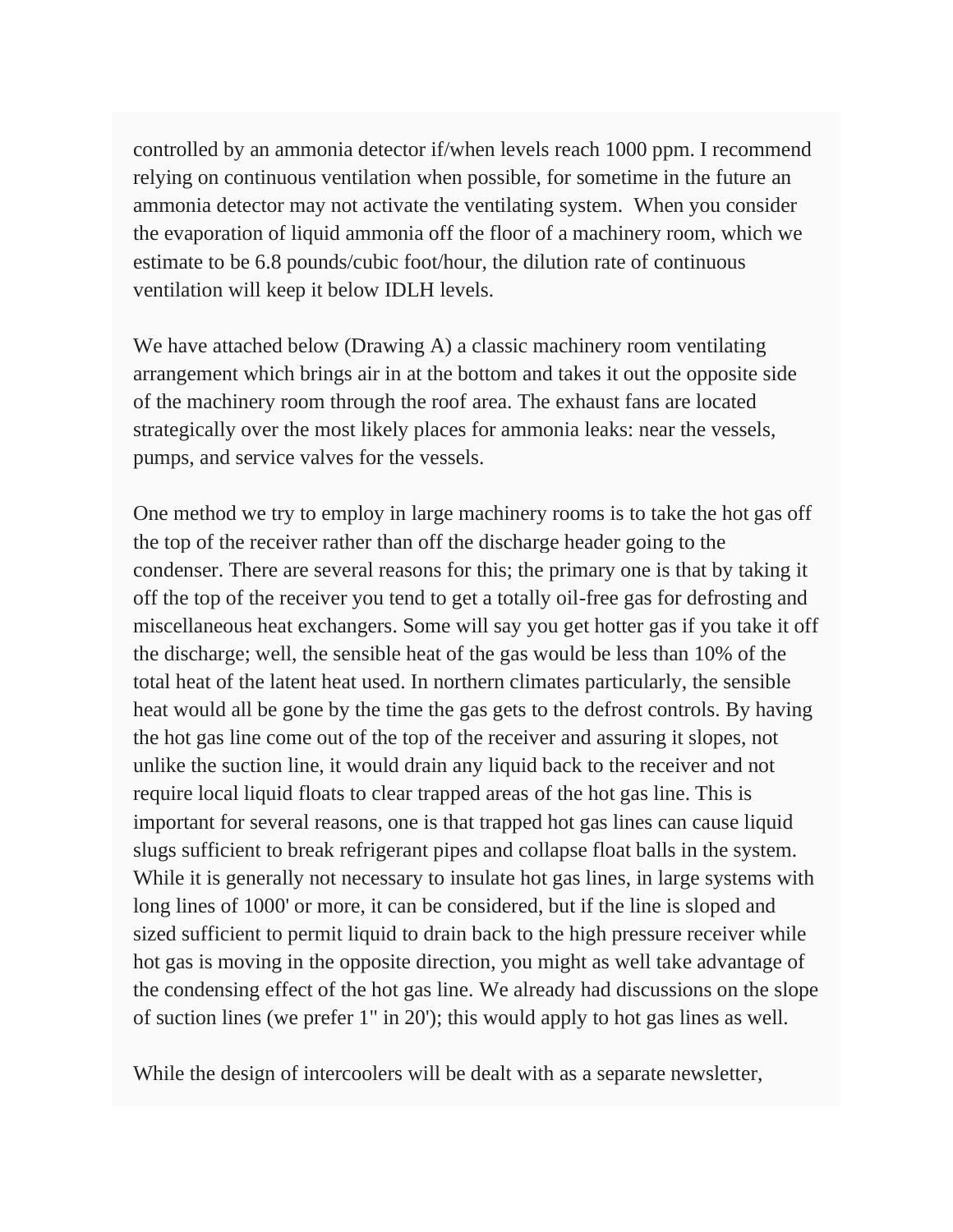generally we would estimate 2' per ton (TR) for subcooling requirements of a subcooling coil, which is our preferred way of subcooling liquid, as opposed to flash cooling, which is a far more disruptive process, and it is very difficult to maintain steady state conditions. Flash cooling causes significant spikes in compressor loads, which can be significantly reduced by using subcooling coils in the intercooler.

Generally, we will design the recirculating suction lines in the order of 1° lost per 100'. If it is a long suction line, say 1000' or so, we will make that closer to 1/2° per 100'. While we will cover the design of recirculating vessels in more detail in a future newsletter, one aspect of vessels which minimizes oil retention and cavitation from pump suction inlets is the use of flat baffle plates above the pump suctions. While this has been discussed in a previous newsletter, it is noteworthy to mention again that pump suctions at an angle internal in the vessel give the inlet an elliptical opening that helps eliminate any vortexing at the inlet. This is shown in Drawing B.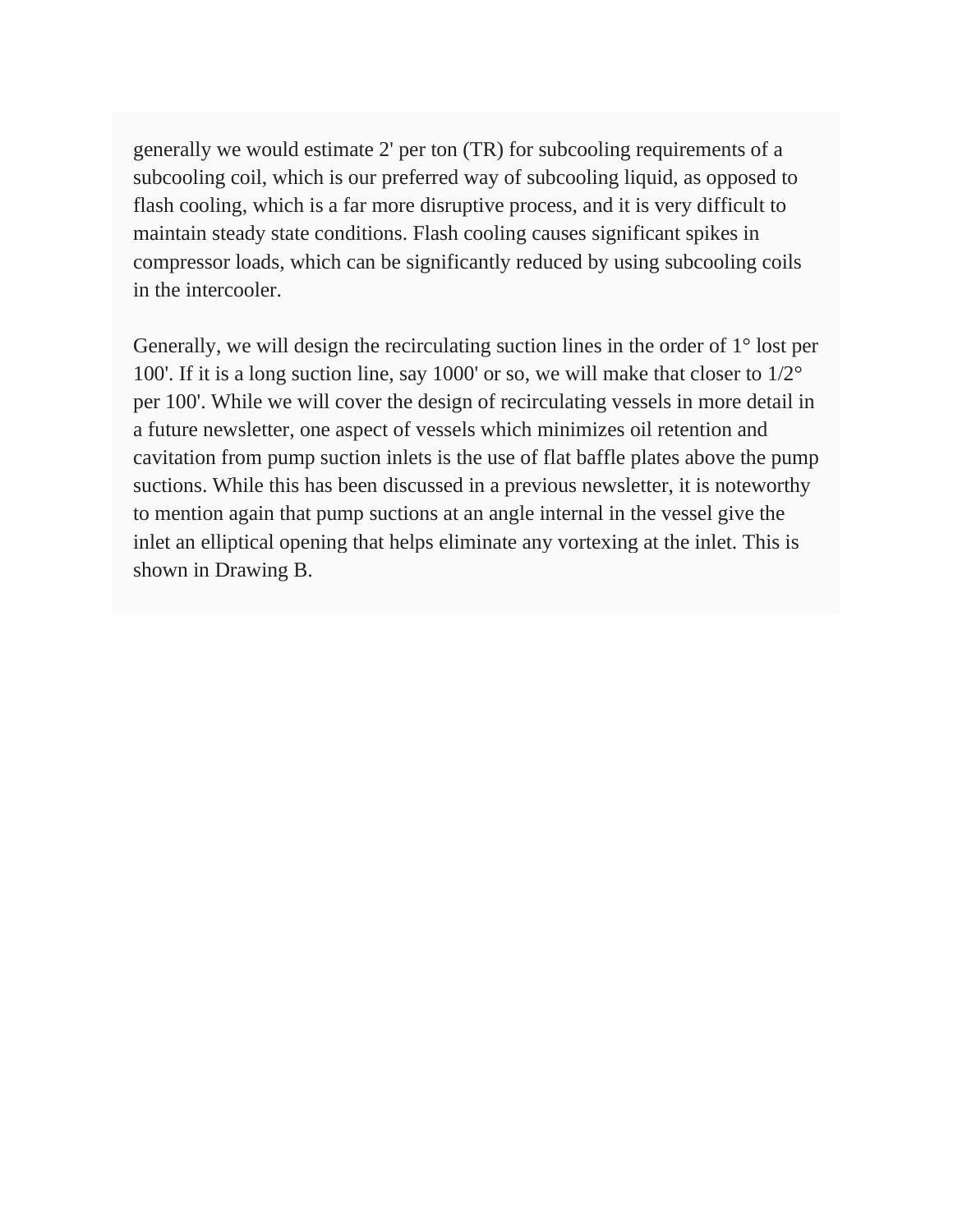

**Drawing A: Machinery Room Ventilation**